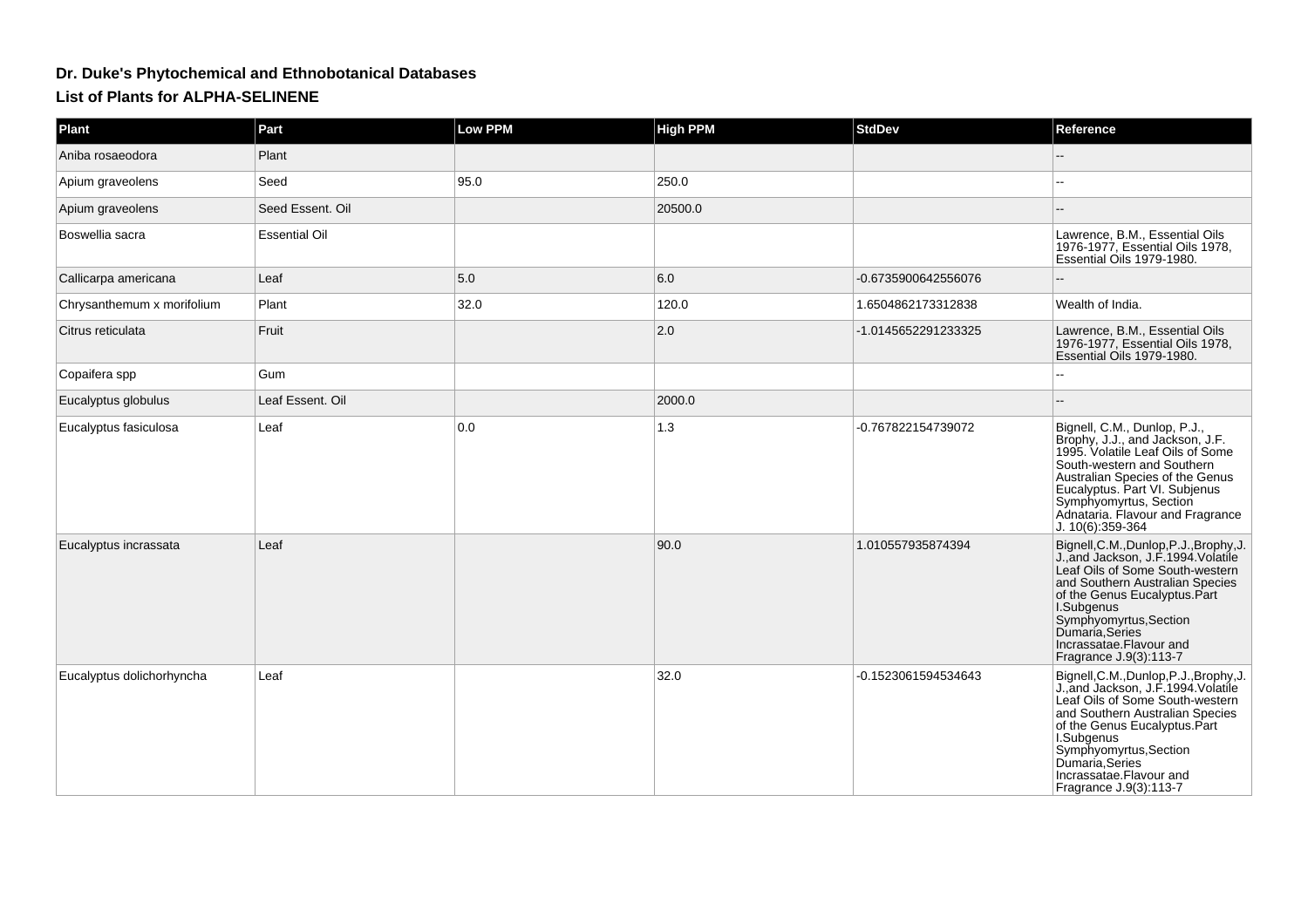| Plant                   | Part | Low PPM | <b>High PPM</b> | <b>StdDev</b>        | Reference                                                                                                                                                                                                                                                                                             |
|-------------------------|------|---------|-----------------|----------------------|-------------------------------------------------------------------------------------------------------------------------------------------------------------------------------------------------------------------------------------------------------------------------------------------------------|
| Eucalyptus desquamata   | Leaf |         | 28.0            | -0.23250368326917864 | Bignell, C.M., Dunlop, P.J.,<br>Brophy, J.J., and Jackson, J.F.<br>1995. Volatile Leaf Oils of Some<br>South-western and Southern<br>Australian Species of the Genus<br>Eucalyptus. Part VI. Subjenus<br>Symphyomyrtus, Section<br>Adnataria. Flavour and Fragrance<br>J. 10(6):359-364               |
| Eucalyptus lansdowneana | Leaf |         | 7.0             | -0.653540683301679   | Bignell, C.M., Dunlop, P.J.,<br>Brophy, J.J., and Jackson, J.F.<br>1995. Volatile Leaf Oils of Some<br>South-western and Southern<br>Australian Species of the Genus<br>Eucalyptus. Part VI. Subjenus<br>Symphyomyrtus, Section<br>Adnataria. Flavour and Fragrance<br>$J. 10(6):359-364$             |
| Eucalyptus angulosa     | Leaf |         | 12.0            | -0.5532937785320361  | Bignell, C.M., Dunlop, P.J., Brophy, J.<br>J., and Jackson, J.F. 1994. Volatile<br>Leaf Oils of Some South-western<br>and Southern Australian Species<br>of the Genus Eucalyptus.Part<br>I.Subgenus<br>Symphyomyrtus, Section<br>Dumaria, Series<br>Incrassatae.Flavour and<br>Fragrance J.9(3):113-7 |
| Eucalyptus behriana     | Leaf |         | 36.0            | -0.07210863563774994 | Bignell, C.M., Dunlop, P.J.,<br>Brophy, J.J., and Jackson, J.F.<br>1995. Volatile Leaf Oils of Some<br>South-western and Southern<br>Australian Species of the Genus<br>Eucalyptus. Part VI. Subjenus<br>Symphyomyrtus, Section<br>Adnataria. Flavour and Fragrance<br>J. 10(6):359-364               |
| Eucalyptus sparsa       | Leaf |         | 40.0            | 0.008088888177964423 | Bignell, C.M., Dunlop, P.J.,<br>Brophy, J.J., and Jackson, J.F.<br>1995. Volatile Leaf Oils of Some<br>South-western and Southern<br>Australian Species of the Genus<br>Eucalyptus. Part VI. Subjenus<br>Symphyomyrtus, Section<br>Adnataria. Flavour and Fragrance<br>J. 10(6):359-364               |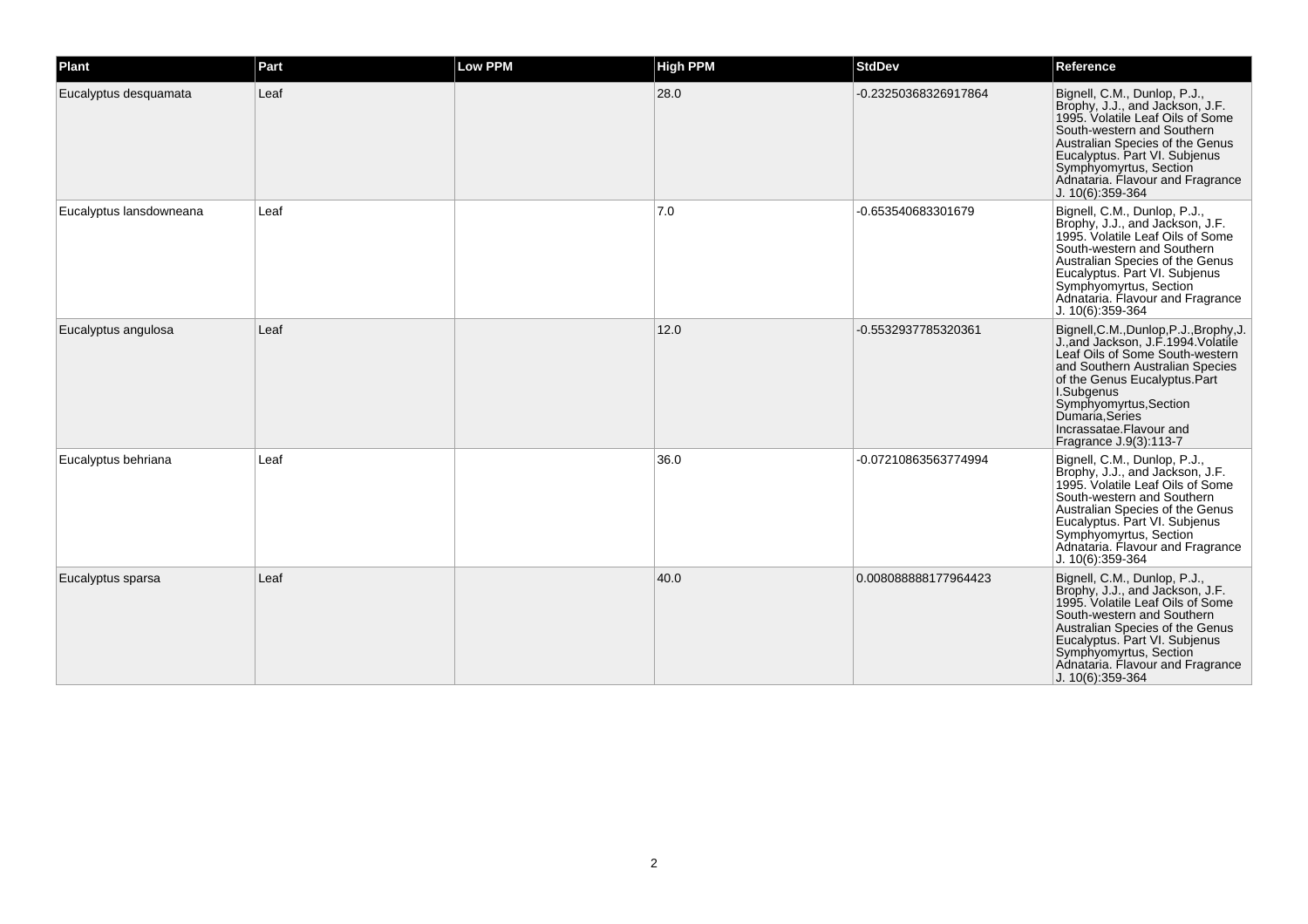| Plant                   | Part | Low PPM | <b>High PPM</b> | <b>StdDev</b>       | Reference                                                                                                                                                                                                                                                                                             |
|-------------------------|------|---------|-----------------|---------------------|-------------------------------------------------------------------------------------------------------------------------------------------------------------------------------------------------------------------------------------------------------------------------------------------------------|
| Eucalyptus tetraptera   | Leaf |         | 55.0            | 0.3088296024868933  | Bignell, C.M., Dunlop, P.J., Brophy, J.<br>J., and Jackson, J.F. 1994. Volatile<br>Leaf Oils of Some South-western<br>and Southern Australian Species<br>of the Genus Eucalyptus.Part<br>I.Subgenus<br>Symphyomyrtus, Section<br>Dumaria, Series<br>Incrassatae.Flavour and<br>Fragrance J.9(3):113-7 |
| Eucalyptus melanophloia | Leaf | 0.0     | 0.8             | -0.7778468452160363 | Bignell, C.M., Dunlop, P.J.,<br>Brophy, J.J., and Jackson, J.F.<br>1995. Volatile Leaf Oils of Some<br>South-western and Southern<br>Australian Species of the Genus<br>Eucalyptus. Part VI. Subjenus<br>Symphyomyrtus, Section<br>Adnataria. Flavour and Fragrance<br>J. 10(6):359-364               |
| Eucalyptus forrestiana  | Leaf |         | 115.0           | 1.5117924597226087  | Bignell, C.M., Dunlop, P.J., Brophy, J.<br>J., and Jackson, J.F. 1994. Volatile<br>Leaf Oils of Some South-western<br>and Southern Australian Species<br>of the Genus Eucalyptus.Part<br>I.Subgenus<br>Symphyomyrtus, Section<br>Dumaría, Series<br>Incrassatae.Flavour and<br>Fragrance J.9(3):113-7 |
| Eucalyptus ceratocorys  | Leaf |         | 6.0             | -0.6735900642556076 | Bignell, C.M., Dunlop, P.J., Brophy, J.<br>J., and Jackson, J.F. 1994. Volatile<br>Leaf Oils of Some South-western<br>and Southern Australian Species<br>of the Genus Eucalyptus.Part<br>I.Subgenus<br>Symphyomyrtus, Section<br>Dumaría Series<br>Incrassatae.Flavour and<br>Fragrance J.9(3):113-7  |
| Eucalyptus odorata      | Leaf |         | 15.0            | -0.4931456356702503 | Bignell, C.M., Dunlop, P.J.,<br>Brophy, J.J., and Jackson, J.F.<br>1995. Volatile Leaf Oils of Some<br>South-western and Southern<br>Australian Species of the Genus<br>Eucalyptus. Part VI. Subjenus<br>Symphyomyrtus, Section<br>Adnataria. Flavour and Fragrance<br>J. 10(6):359-364               |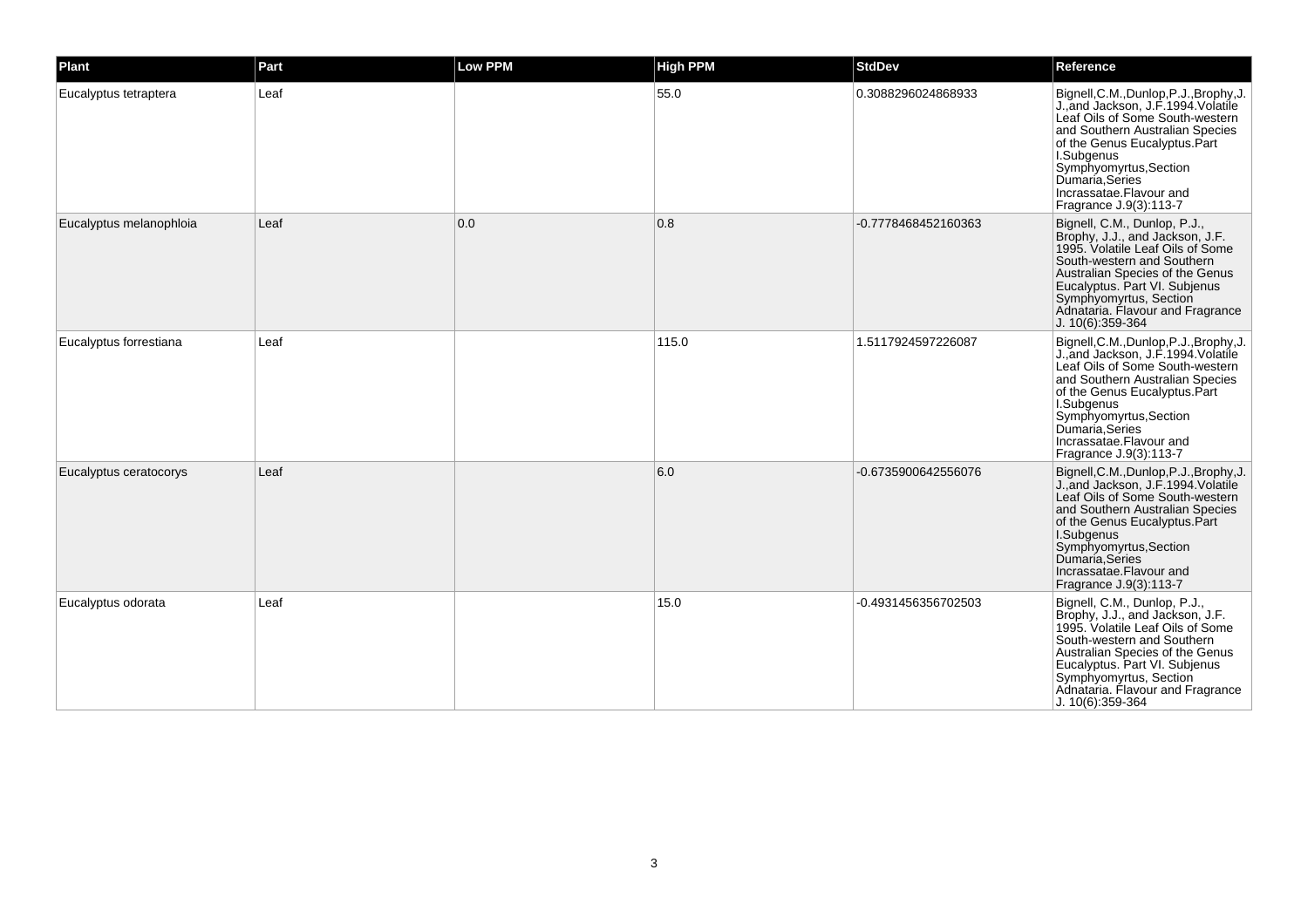| Plant                  | Part | Low PPM | <b>High PPM</b> | <b>StdDev</b>       | Reference                                                                                                                                                                                                                                                                                            |
|------------------------|------|---------|-----------------|---------------------|------------------------------------------------------------------------------------------------------------------------------------------------------------------------------------------------------------------------------------------------------------------------------------------------------|
| Eucalyptus ochrophloia | Leaf |         | 0.5             | -0.7838616595022149 | Bignell, C.M., Dunlop, P.J.,<br>Brophy, J.J., and Jackson, J.F.<br>1995. Volatile Leaf Oils of Some<br>South-western and Southern<br>Australian Species of the Genus<br>Eucalyptus. Part VI. Subjenus<br>Symphyomyrtus, Section<br>Adnataria. Flavour and Fragrance<br>J. 10(6):359-364              |
| Eucalyptus cuprea      | Leaf |         | 42.0            | 0.0481876500858216  | Bignell, C.M., Dunlop, P.J.,<br>Brophy, J.J., and Jackson, J.F.<br>1995. Volatile Leaf Oils of Some<br>South-western and Southern<br>Australian Species of the Genus<br>Eucalyptus. Part VI. Subjenus<br>Symphyomyrtus, Section<br>Adnataria. Flavour and Fragrance<br>$J. 10(6):359-364$            |
| Eucalyptus populnea    | Leaf |         | 1.8             | -0.7577974642621077 | Bignell, C.M., Dunlop, P.J.,<br>Brophy, J.J., and Jackson, J.F.<br>1995. Volatile Leaf Oils of Some<br>South-western and Southern<br>Australian Species of the Genus<br>Eucalyptus. Part VI. Subjenus<br>Symphyomyrtus, Section<br>Adnataria. Flavour and Fragrance<br>J. 10(6):359-364              |
| Eucalyptus leucoxylon  | Leaf |         | 65.0            | 0.5093234120261791  | Bignell, C.M., Dunlop, P.J.,<br>Brophy, J.J., and Jackson, J.F.<br>1995. Volatile Leaf Oils of Some<br>South-western and Southern<br>Australian Species of the Genus<br>Eucalyptus. Part VI. Subjenus<br>Symphyomyrtus, Section<br>Adnataria. Flavour and Fragrance<br>$J. 10(6):359-364$            |
| Eucalyptus stoatei     | Leaf |         | 85.0            | 0.910311031104751   | Bignell, C.M., Dunlop, P.J., Brophy, J.<br>J., and Jackson, J.F. 1994. Volatile<br>Leaf Oils of Some South-western<br>and Southern Australian Species<br>of the Genus Eucalyptus.Part<br>I.Subgenus<br>Symphyomyrtus, Section<br>Dumaria Series<br>Incrassatae.Flavour and<br>Fragrance J.9(3):113-7 |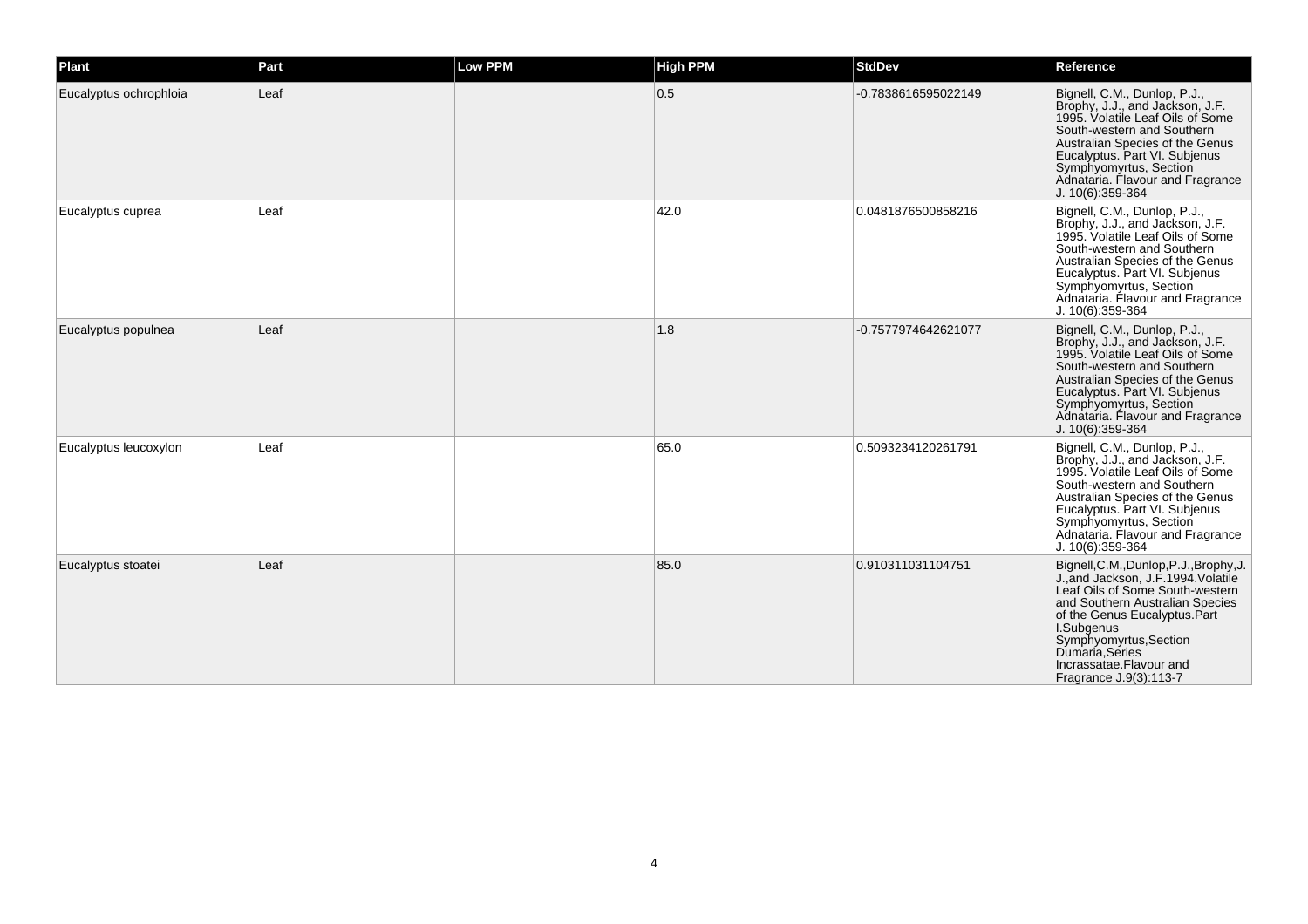| <b>Plant</b>            | Part  | Low PPM | <b>High PPM</b> | <b>StdDev</b>        | Reference                                                                                                                                                                                                                                                                                             |
|-------------------------|-------|---------|-----------------|----------------------|-------------------------------------------------------------------------------------------------------------------------------------------------------------------------------------------------------------------------------------------------------------------------------------------------------|
| Eucalyptus erythrandra  | Leaf  |         | 31.0            | -0.17235554040739287 | Bignell, C.M., Dunlop, P.J., Brophy, J.<br>J., and Jackson, J.F. 1994. Volatile<br>Leaf Oils of Some South-western<br>and Southern Australian Species<br>of the Genus Eucalyptus.Part<br>I.Subgenus<br>Symphyomyrtus, Section<br>Dumaría, Series<br>Incrassatae.Flavour and<br>Fragrance J.9(3):113-7 |
| Eucalyptus viridis      | Leaf  |         | 2.0             | -0.753787588071322   | Bignell, C.M., Dunlop, P.J.,<br>Brophy, J.J., and Jackson, J.F.<br>1995. Volatile Leaf Oils of Some<br>South-western and Southern<br>Australian Species of the Genus<br>Eucalyptus. Part VI. Subjenus<br>Symphyomyrtus, Section<br>Adnataria. Flavour and Fragrance<br>J. 10(6):359-364               |
| Eucalyptus porosa       | Leaf  |         | 10.0            | -0.5933925404398932  | Bignell, C.M., Dunlop, P.J.,<br>Brophy, J.J., and Jackson, J.F.<br>1995. Volatile Leaf Oils of Some<br>South-western and Southern<br>Australian Species of the Genus<br>Eucalyptus. Part VI. Subjenus<br>Symphyomyrtus, Section<br>Adnataria. Flavour and Fragrance<br>J. 10(6):359-364               |
| Eucalyptus nova-anglica | Leaf  | 55.0    | 90.0            | 1.010557935874394    | Brophy, J. L., Lassak, E. V., &<br>Boland, D. J. 1992. The Leaf<br><b>Essential Oils of Eucalyptus nova-</b><br>anglica. Deane & Maiden. Journal<br>of Essential Oil Res. 4: 29-32.                                                                                                                   |
| Eucalyptus intertexta   | Leaf  |         | 15.0            | -0.4931456356702503  | Bignell, C.M., Dunlop, P.J.,<br>Brophy, J.J., and Jackson, J.F.<br>1995. Volatile Leaf Oils of Some<br>South-western and Southern<br>Australian Species of the Genus<br>Eucalyptus. Part VI. Subjenus<br>Symphyomyrtus, Section<br>Adnataria. Flavour and Fragrance<br>J. 10(6):359-364               |
| Eucalyptus largisparsa  | Leaf  |         | 35.0            | -0.09215801659167852 | Bignell, C.M., Dunlop, P.J.,<br>Brophy, J.J., and Jackson, J.F.<br>1995. Volatile Leaf Oils of Some<br>South-western and Southern<br>Australian Species of the Genus<br>Eucalyptus. Part VI. Subjenus<br>Symphyomyrtus, Section<br>Adnataria. Flavour and Fragrance<br>J. 10(6):359-364               |
| Humulus lupulus         | Fruit |         |                 |                      | CRC Handbook of Medicinal<br>Herbs and/or CRC Handbook of<br><b>Proximate Analyses</b>                                                                                                                                                                                                                |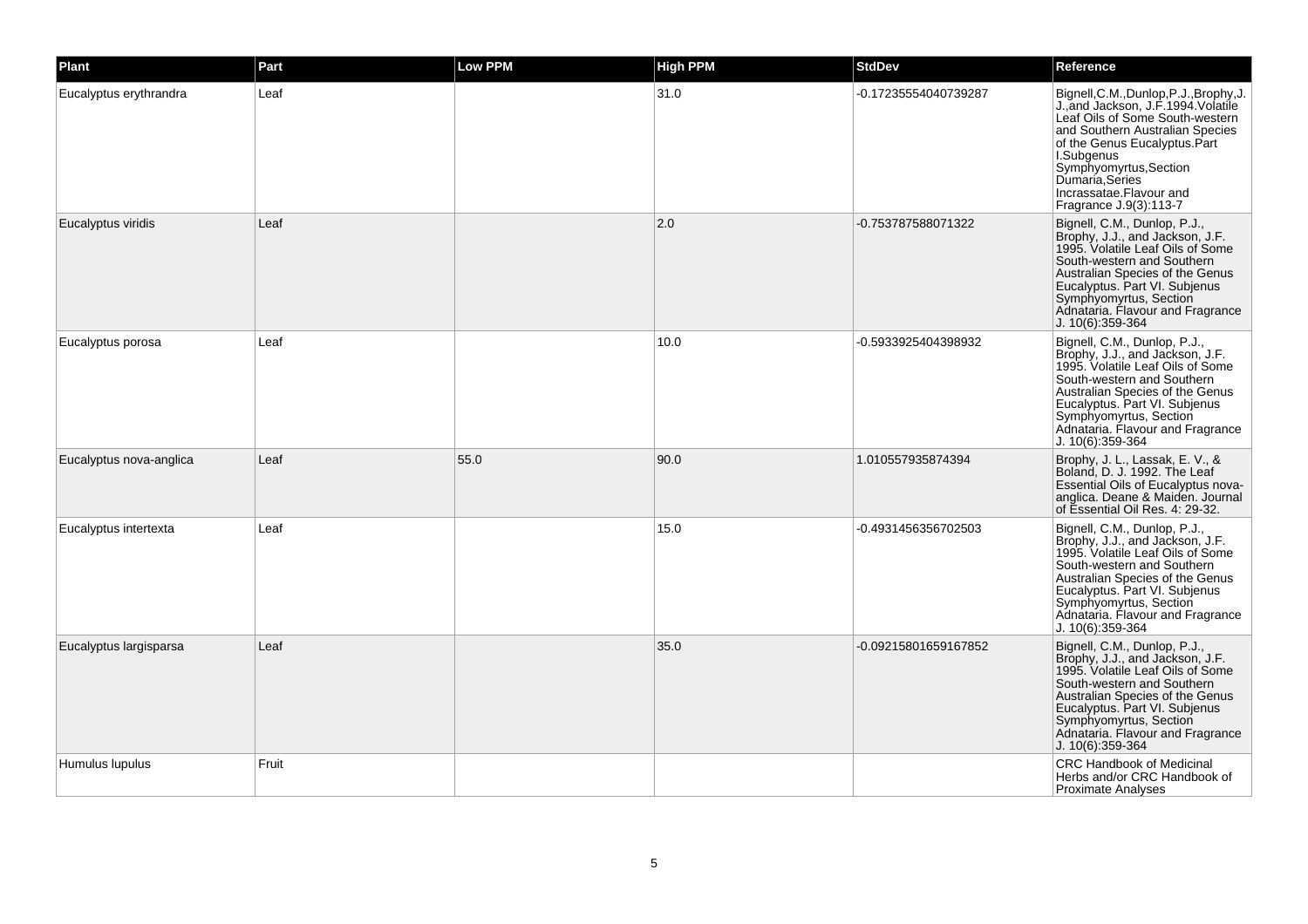| Plant                    | Part                 | <b>Low PPM</b> | <b>High PPM</b> | <b>StdDev</b>        | Reference                                                                                                                          |
|--------------------------|----------------------|----------------|-----------------|----------------------|------------------------------------------------------------------------------------------------------------------------------------|
| Hypericum perforatum     | Plant                | 1.0            | 18.0            | -0.5867176918752404  |                                                                                                                                    |
| Juniperus communis       | Fruit                | 21.0           | 210.0           | -0.45885866517954543 | Lawrence, B.M., Essential Oils<br>1976-1977. Essential Oils 1978.<br>Essential Oils 1979-1980.                                     |
| Laurus nobilis           | Leaf                 |                |                 |                      | Lawrence, B.M., Essential Oils<br>1976-1977, Essential Oils 1978,<br>Essential Oils 1979-1980.                                     |
| Leptospermum scoparium   | <b>Essential Oil</b> |                |                 |                      |                                                                                                                                    |
| Levisticum officinale    | Root                 | 10.0           | 100.0           |                      | Lawrence, B.M., Essential Oils<br>1976-1977, Essential Oils 1978,<br>Essential Oils 1979-1980.                                     |
| Metrosideros sclerocarpa | Leaf                 | 62.0           | 248.0           | 4.178360126595111    |                                                                                                                                    |
| Murraya koenigii         | Leaf                 |                | 25.0            | -0.2926518261309644  |                                                                                                                                    |
| Myrtus communis          | Plant                | 0.0            | 1.0             | -0.9595850100763278  |                                                                                                                                    |
| Ocimum basilicum         | Plant                |                |                 |                      |                                                                                                                                    |
| Panax ginseng            | Root Essent. Oil     |                |                 |                      |                                                                                                                                    |
| Panax ginseng            | Shoot                |                |                 |                      |                                                                                                                                    |
| Panax ginseng            | Plant                |                |                 |                      | Leung, A. Y. and Foster, S. 1995.<br>Encyclopedia of Common Natural<br>Ingredients 2nd Ed. John Wiley &<br>Sons, New York. 649 pp. |
| Panax ginseng            | Flower Essent, Oil   |                |                 |                      |                                                                                                                                    |
| Panax quinquefolius      | Plant                |                |                 |                      | $\sim$                                                                                                                             |
| Pimenta dioica           | Fruit                |                | 315.0           | -0.17833371703484516 | Lawrence, B.M., Essential Oils<br>1976-1977, Essential Oils 1978,<br>Essential Oils 1979-1980.                                     |
| Pimenta dioica           | Leaf                 |                | 45.0            | 0.10833579294760737  | Lawrence, B.M., Essential Oils<br>1976-1977, Essential Oils 1978,<br>Essential Oils 1979-1980.                                     |
| Pimenta dioica           | Leaf Essent. Oil     |                |                 |                      |                                                                                                                                    |
| Piper nigrum             | Fruit Essent. Oil    |                | 700.0           |                      |                                                                                                                                    |
| Piper nigrum             | Fruit                |                |                 |                      |                                                                                                                                    |
| Psidium guajava          | Fruit                |                | 1000.0          | 1.651757611337723    |                                                                                                                                    |
| Rosmarinus officinalis   | Plant                |                |                 |                      | <b>CRC Handbook of Medicinal</b><br>Herbs and/or CRC Handbook of<br><b>Proximate Analyses</b>                                      |